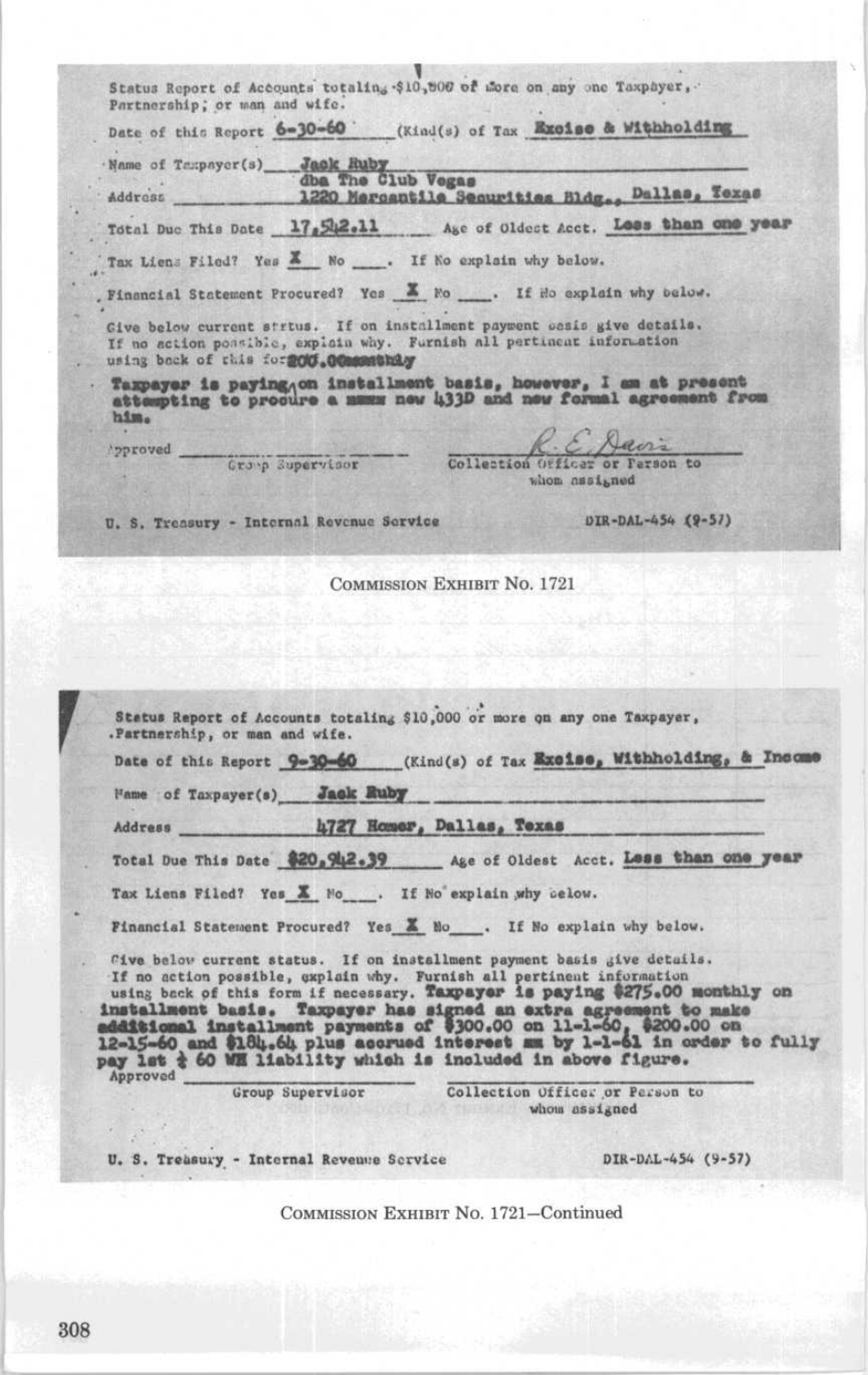Status Report of Accounts totaling \$10,000 or more on any one Taxpayer, Partnership, or man and wife. Date of this Report 12-22-60 (Kind(s) of Tax Income, Excise Name of Taxpayer(s) Jack Ruby, DBA Club Vogas 4727 Homer, Dallas, Texas Address Age of Oldest Acct. 1 to 2 yrs (230 11-20-59) Total Due This Date 20,028.92 (Outstanding balance on excise TDA is \$16,879.05)<br>Tax Liens Filed? Yes X No ..... If No explain why below. Financial Statement Procured? Yes & No ... If Ho explain why below. Give below current status. If on installment payment basis give details. If no action possible, explain why. Furnish all pertinent information using back of this form if necessary. Taxpayer has been paying on installment basis. He made final pmt, on<br>let  $\frac{1}{2}$  60 WH on 12-22-60. I furnished T/P with 433AB forms on 12-9-60<br>for 'him to complete and return. When I receive the new financial statement I will amalyze it for possible Offer In Compromise action on the Excise acct Group Supervisor whom assigned U. S. Treasury - Internal Revenue Service DIR-DAL-454 (9-57) COMMISSION EXHIBIT No. 1721-Continued  $\mathcal{L} = \mathcal{L} - \mathcal{L} = \mathcal{L} - \mathcal{L}$ 記 Status Report of Accounts totaling \$10,000 or more on any one Taxpayer, Partnership, or man and wife. Date of this Report 3-11-61 \_\_ Kind(s) of Tax Incomes Exclas Mame of Taxpayer(s) Jack Buby, DBA Club Vegas-Address h727 Homes, Dallas, Tones-Total Due This Date 19,578.02 Age of Oldest Acct.1 to 2 yea (210 11-20-50 Outstanding belance on excise PPA is \$164878,051 ... Financial Statement Procured? YesX No \_\_. If No, explain why below. Give below current status. If on installment payment basis, give details. If no action possible, explain why. Furnish all pertinent information using back of this form if necessary. I am still in process of trying to get w financial statement from T/F. He made \$300.00 partial pmt on IT TDA on 3-30 phone promised the new financial statement on 5-1-61. I will analyze the new 433 and for possible offer In Compromise Action. **Approved** Assistant Chief, DAR Branch or **Collection Manager** DIR-DAL-454 (1-61) U. S. Treasury - Internal Revenue Service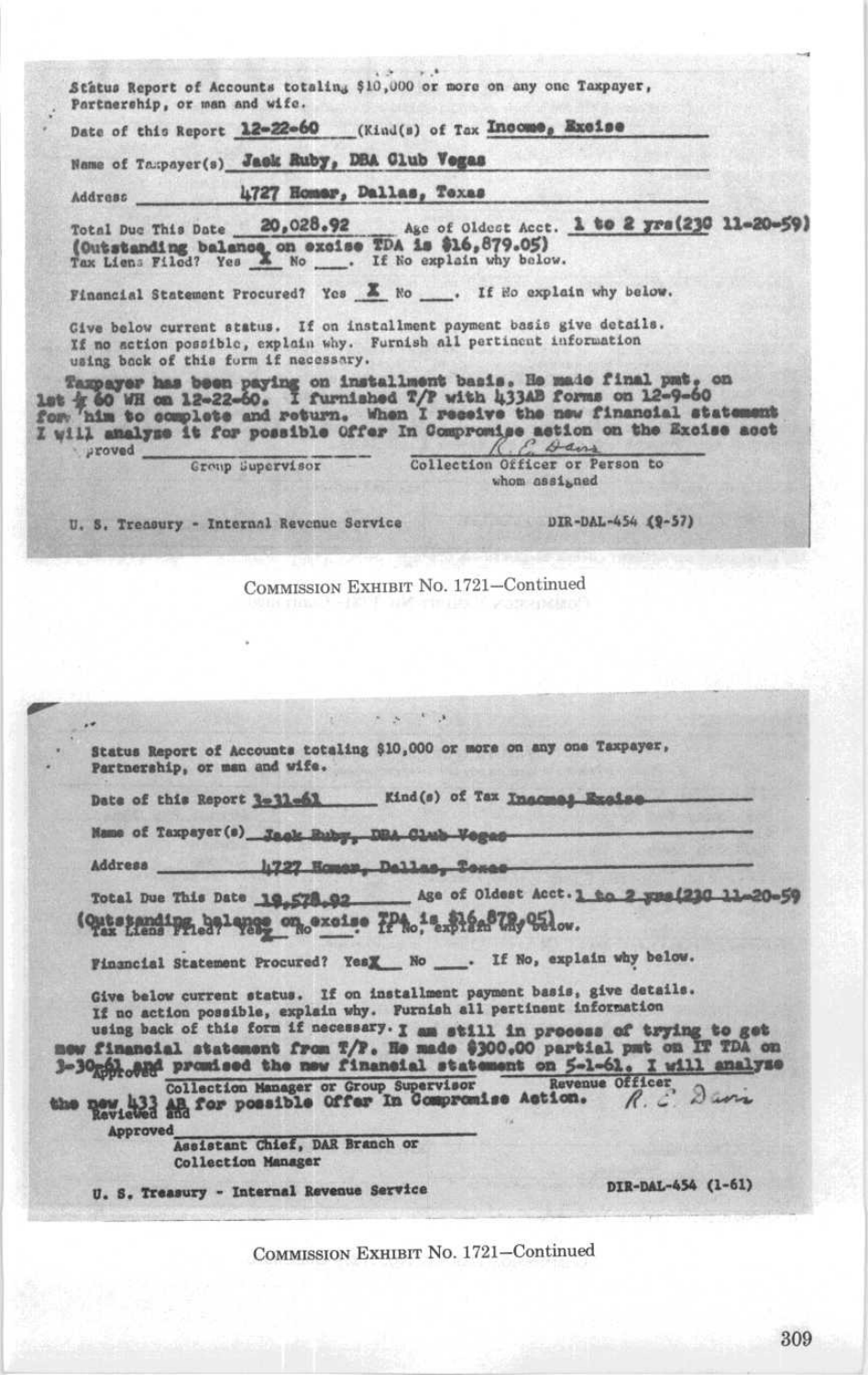|                                                                                                                                                                                                                                                                                                       | <b>STATUS REPORT OF ACCOUNTS</b><br>(Totaling \$10,000 or more on any one taxpayer, partnership, or man and wife)                                                                                                                                                                                                                                                                                                                                                                                                       |
|-------------------------------------------------------------------------------------------------------------------------------------------------------------------------------------------------------------------------------------------------------------------------------------------------------|-------------------------------------------------------------------------------------------------------------------------------------------------------------------------------------------------------------------------------------------------------------------------------------------------------------------------------------------------------------------------------------------------------------------------------------------------------------------------------------------------------------------------|
| <b>FAME AND ADDRESS OF TAXPAYER(S)</b>                                                                                                                                                                                                                                                                | DATE OF REPORT                                                                                                                                                                                                                                                                                                                                                                                                                                                                                                          |
| <b>Jack Ruby DBA</b>                                                                                                                                                                                                                                                                                  | June 23, 1961                                                                                                                                                                                                                                                                                                                                                                                                                                                                                                           |
| Club Vegas                                                                                                                                                                                                                                                                                            | <b>KINDISI OF TAX</b>                                                                                                                                                                                                                                                                                                                                                                                                                                                                                                   |
| 3508 Oak Lawn                                                                                                                                                                                                                                                                                         | <b>Excise</b>                                                                                                                                                                                                                                                                                                                                                                                                                                                                                                           |
| TAX LIENS PILEOT STAR                                                                                                                                                                                                                                                                                 | Income                                                                                                                                                                                                                                                                                                                                                                                                                                                                                                                  |
| NO <sub>1</sub><br>IF NO, EXPLAIN.                                                                                                                                                                                                                                                                    | "#18,879.05"                                                                                                                                                                                                                                                                                                                                                                                                                                                                                                            |
| <b>FINANCIAL STATEMENT PROCURED</b><br><b>DOC YES</b><br>$\blacksquare$                                                                                                                                                                                                                               | AGE OF OLDEST ACCOUNT<br>Between 1 and 2 years<br>IF NO, EXPLAIN.                                                                                                                                                                                                                                                                                                                                                                                                                                                       |
| procure new formal agreement on above liability.                                                                                                                                                                                                                                                      | CURRENT STATUS OF ACCOUNT: IF ON INSTALLMENT PAYMENT BASIS, GIVE DETAILS. IF NO ACTION POSSIBLE, EXPLAIN.<br>T/FURNISH ALL PERTINENT INFORMATION USING BACK OF THIS FORM, IF NECESSARY.<br>T/P made pmt of \$699.87 on above income task account on 5-24-61 and since that<br>date has paid \$557.97 liquidating employeent accounts for 3 taxpable quarters<br>on Sovereign Club, Inc. I have recently procured new financial statement<br>and have an appointment with T/P on 6-26-61 at which time I will attempt to |
| REVENUE OFFICER (Signature)                                                                                                                                                                                                                                                                           | <b>REVIEWED AND APPROVED.</b>                                                                                                                                                                                                                                                                                                                                                                                                                                                                                           |
| an<br><b>APPROVED:</b>                                                                                                                                                                                                                                                                                |                                                                                                                                                                                                                                                                                                                                                                                                                                                                                                                         |
| COLLECTION MANAGER OR GROUP SUPERVISOR                                                                                                                                                                                                                                                                | Avet. Chief, DAR Brunch or Collection Manager                                                                                                                                                                                                                                                                                                                                                                                                                                                                           |
| <b>U. S. TREASURY DEPARTMENT - Internal Revenue Service</b>                                                                                                                                                                                                                                           | RC-DAL COL - BS4 (0-01)                                                                                                                                                                                                                                                                                                                                                                                                                                                                                                 |
|                                                                                                                                                                                                                                                                                                       | COMMISSION EXHIBIT No. 1721-Continued                                                                                                                                                                                                                                                                                                                                                                                                                                                                                   |
|                                                                                                                                                                                                                                                                                                       | <b>STATUS REPORT OF ACCOUNTS</b>                                                                                                                                                                                                                                                                                                                                                                                                                                                                                        |
|                                                                                                                                                                                                                                                                                                       | (Totaling \$10,000 or more on any one taxpayer, partnersbip, or man and wife)                                                                                                                                                                                                                                                                                                                                                                                                                                           |
|                                                                                                                                                                                                                                                                                                       | DATE OF REPORT                                                                                                                                                                                                                                                                                                                                                                                                                                                                                                          |
| Jack Ruby DBA                                                                                                                                                                                                                                                                                         | August 25, 1961                                                                                                                                                                                                                                                                                                                                                                                                                                                                                                         |
| <b>Club</b> Vegas                                                                                                                                                                                                                                                                                     | <b>KINDISI OF TAX</b>                                                                                                                                                                                                                                                                                                                                                                                                                                                                                                   |
| <b>3508 Oak Lawn</b>                                                                                                                                                                                                                                                                                  | <b>Excise</b>                                                                                                                                                                                                                                                                                                                                                                                                                                                                                                           |
| allas, Texas<br>IF NO. EXPLAIN.<br>YES<br>NO<br><b>Legal</b>                                                                                                                                                                                                                                          | Income<br><b>TOTAL DUE THIS DATE</b>                                                                                                                                                                                                                                                                                                                                                                                                                                                                                    |
|                                                                                                                                                                                                                                                                                                       | 18,879.05                                                                                                                                                                                                                                                                                                                                                                                                                                                                                                               |
|                                                                                                                                                                                                                                                                                                       | AGE OF OLDEST ACCOUNT                                                                                                                                                                                                                                                                                                                                                                                                                                                                                                   |
| <b>EX VES</b><br>1 <sub>HO</sub>                                                                                                                                                                                                                                                                      | Between 1 and 2 yrs.<br>IF NO. EXPLAIN.                                                                                                                                                                                                                                                                                                                                                                                                                                                                                 |
| FURNISH ALL PERTINENT INFORMATION USING BACK OF THIS FORM, IF NECESSARY.                                                                                                                                                                                                                              |                                                                                                                                                                                                                                                                                                                                                                                                                                                                                                                         |
| <b>NAME AND ADDRESS OF TAXPAYER(S)</b><br><b>TAX LIENS FILED?</b><br><b>FINANCIAL STATEMENT PROCURED</b><br>%/P is one pmt delinquent on new formal agreement procured on 6-30-61, however, on 7-31-61 he paid \$894.85 cash to Cashier which fully paid TDA<br>$\frac{1}{2}$ at $\frac{1}{2}$ 61 WH. |                                                                                                                                                                                                                                                                                                                                                                                                                                                                                                                         |
| REVENUE OFFICER (Signalsre)                                                                                                                                                                                                                                                                           | CURRENT STATUS OF ACCOUNT: IF ON INSTALLMENT PAYMENT BASIS, GIVE DETAILS. IF NO ACTION POSSIBLE, EXPLAIN.<br>REVIEWED AND APPROVED!                                                                                                                                                                                                                                                                                                                                                                                     |
|                                                                                                                                                                                                                                                                                                       |                                                                                                                                                                                                                                                                                                                                                                                                                                                                                                                         |
| <b>ROVED:</b><br><b>TION MANAGER OR GROUP EUPERVISOR</b>                                                                                                                                                                                                                                              | Asst. Chief, DAR Branch or Collection Honoger<br><b>RC-DAL COL - 854 (6-61)</b>                                                                                                                                                                                                                                                                                                                                                                                                                                         |

310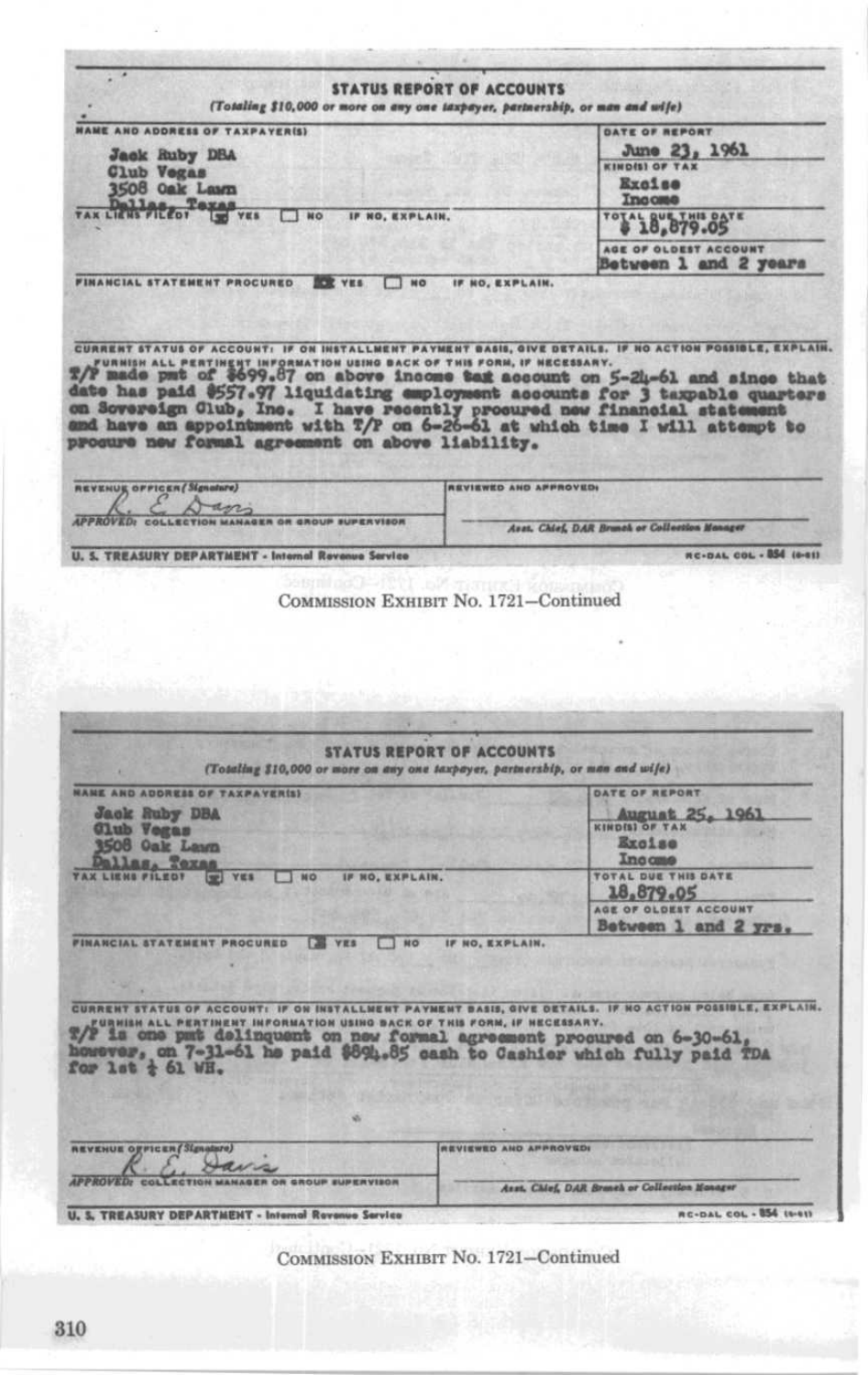|                         | <b>STATUS REPORT OF ACCOUNTS</b><br>(Totaling \$10,000 or more on any one taxpayer, partnership, or man and wife)                                                                           |                                                                                                                                                                                                                                                                                          |
|-------------------------|---------------------------------------------------------------------------------------------------------------------------------------------------------------------------------------------|------------------------------------------------------------------------------------------------------------------------------------------------------------------------------------------------------------------------------------------------------------------------------------------|
|                         | <b>NAME AND ADDRESS OF TAXPAYER(S)</b>                                                                                                                                                      | DATE OF REPORT                                                                                                                                                                                                                                                                           |
|                         | deck Ruby DBA                                                                                                                                                                               | $9 - 30 - 61$                                                                                                                                                                                                                                                                            |
| Club Vegas              | 3506 Oaklswn                                                                                                                                                                                | KIND(S) OF TAX                                                                                                                                                                                                                                                                           |
|                         | Dallas, Texas                                                                                                                                                                               | Eaco S pp<br>Incoma.                                                                                                                                                                                                                                                                     |
| <b>TAX LIENS FILED!</b> | NO IF NO, EXPLAIN.<br>VES                                                                                                                                                                   | <b>TOTAL DUE THIS DATE</b><br>18,580,22                                                                                                                                                                                                                                                  |
|                         |                                                                                                                                                                                             | AGE OF OLDEST ACCOUNT                                                                                                                                                                                                                                                                    |
|                         | <b>FINANCIAL STATEMENT PROCURED. TE YES</b>                                                                                                                                                 | NO IF HO, EXPLAIN.<br>CURRENT STATUS OF ACCOUNT: IF ON INSTALLMENT PAYMENT DASIS, GIVE DETAILS. IF NO ACTION POSSIBLE, EXPLAIN.                                                                                                                                                          |
|                         | FURNISH ALL PERTINENT INFORMATION USING BACK OF THIS FORM, IF NECESSARY.                                                                                                                    | 7/P is one payment delinquent on new formal agreement procured on 6-30-61. According<br>to this agreement the Taxpayer's financial status is due to be reviewed on 10-16-61.                                                                                                             |
|                         | <b>REVENUE OFFICER</b> (Signature)<br>. E. Davis                                                                                                                                            | REVIEWED AND APPROVED!                                                                                                                                                                                                                                                                   |
| R. E. Davis             | <b>APPROVED: COLLECTION MANAGEL</b>                                                                                                                                                         | Asst. Chief, DAR Branch or Collection Manager                                                                                                                                                                                                                                            |
|                         | TREASURY DEPARTMENT - Internal Revenue Service                                                                                                                                              | <b>RC-DAL COL - 854 (6-81)</b>                                                                                                                                                                                                                                                           |
|                         | Date of this Report 10-26-61 Kind(s) of Tax Luniss; Insom                                                                                                                                   | Status Report of Accounts Totaling \$10,000 or More<br>on any one Taxpayer, Partnership, or Man and Wife                                                                                                                                                                                 |
|                         | Name of Taxpayer (s) Jack Ruby DBA Glub Vegas                                                                                                                                               |                                                                                                                                                                                                                                                                                          |
|                         | Address 3506 Oak Lawn, Dallas, Toxas                                                                                                                                                        |                                                                                                                                                                                                                                                                                          |
|                         |                                                                                                                                                                                             | Total Due This Date 20,626.73 Age of Oldest Acct. Butween 1 & 2 yrs.                                                                                                                                                                                                                     |
|                         | Tax Liens Filed? Yes E No ___. If No, explain why below.                                                                                                                                    |                                                                                                                                                                                                                                                                                          |
|                         | Financial Statement Procured? Yes M No  If No, explain why below.                                                                                                                           |                                                                                                                                                                                                                                                                                          |
|                         | Give below current status. If on installment payment basis, give details.<br>If no action possible, explain why. Furnish all pertinent information using<br>back of this form if necessary. | <b>Soo Back</b>                                                                                                                                                                                                                                                                          |
|                         |                                                                                                                                                                                             | . E. Davis                                                                                                                                                                                                                                                                               |
|                         | Approved<br>Collection Manager or Group Supervisor                                                                                                                                          | levenue Officer                                                                                                                                                                                                                                                                          |
|                         | Reviewed and                                                                                                                                                                                |                                                                                                                                                                                                                                                                                          |
|                         | Approved<br>Assistant Chief, DAR Branch or<br>Collection Manager                                                                                                                            |                                                                                                                                                                                                                                                                                          |
|                         | U. S. TREASURY DEPARTMENT - Internal Revenue Service                                                                                                                                        | DIR-DAL-454 (1-61)                                                                                                                                                                                                                                                                       |
|                         |                                                                                                                                                                                             |                                                                                                                                                                                                                                                                                          |
|                         |                                                                                                                                                                                             |                                                                                                                                                                                                                                                                                          |
|                         |                                                                                                                                                                                             | T/P is one payment delinquent on formal agreement procured on 6-30-61, Associating to this agreement he was due to occe to office on 10-16-61 for<br>a review of his financial status, but he failed to do so. The showing \$2246.51 due on 1960 Income tax, we assigned to on 10-23-61. |
|                         |                                                                                                                                                                                             |                                                                                                                                                                                                                                                                                          |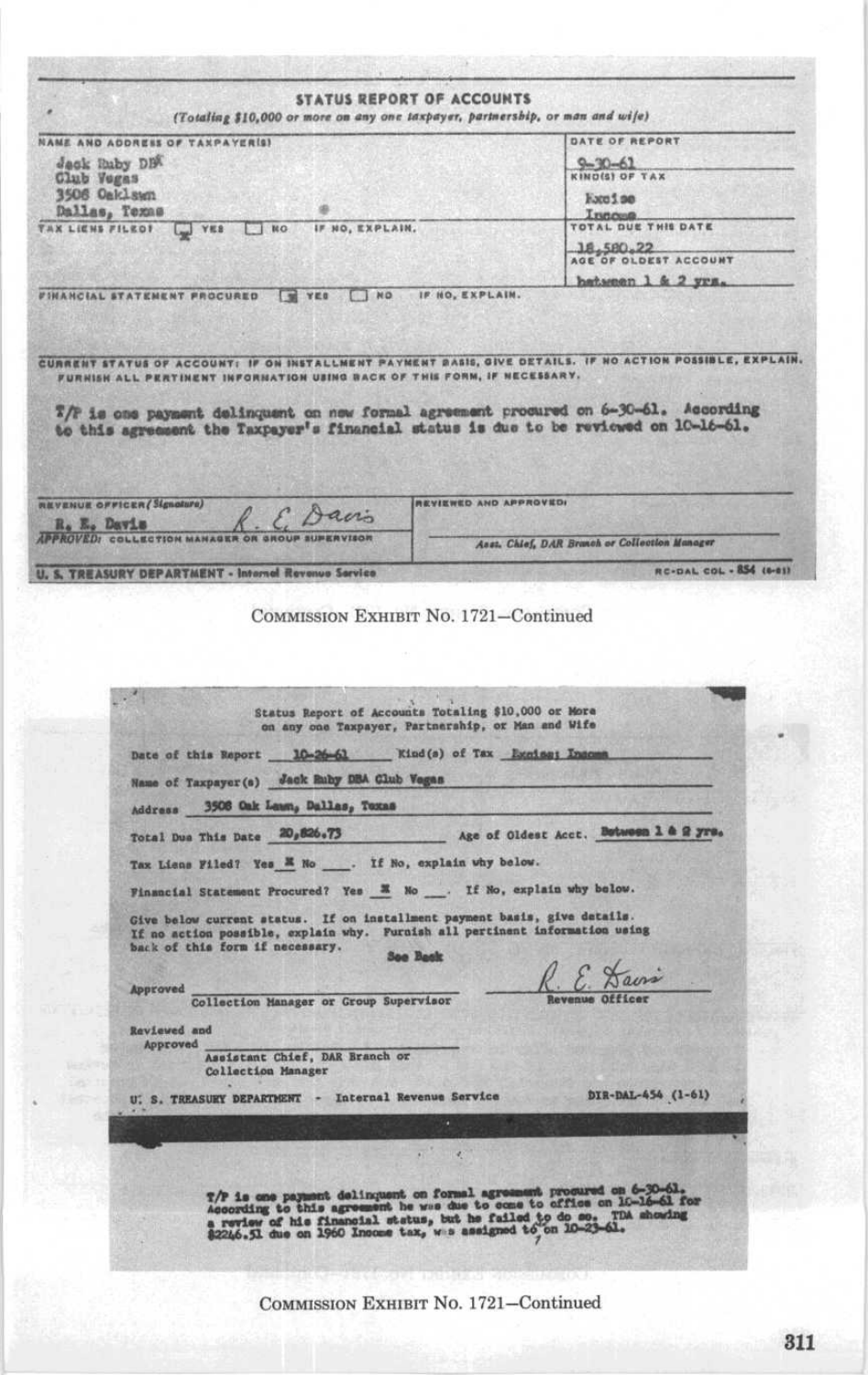**STATUS REPORT OF ACCOUNTS** (Totaling \$10,000 or more on any one taxpayer, partnersbip, or man and wife) **NAME AND ADDRESS OF TAXPAYER(S)** DATE OF REPORT JACK RUBY DEA CLUB VEBAS<br>3508 0AK LAWN  $11 - 30 - 61$ EXCISE! DALLAS, TEXAS INCOME **HIS DATE** IF NO, EXPLAIN. TAL DUE  $20.676.73$ BETWEEN 2 + 3 YRS FINANCIAL STATEMENT PROCURED TES UND IF NO, EXPLAIN. CURRENT STATUS OF ACCOUNT: IF ON INSTALLMENT PAYMENT DASIS, GIVE DETAILS. IP NO ACTION POSSIBLE, EXPLAIN. INFORMATION USING BACK OF THIS FORM, IF NECESSARY **FURNISH ALL I** MR. RUBY HAS PROPOSED OFFER IN UMPROMISE, AND .<br>IS SUPPOSED TO HAVE THE COMPLETED OFFER IN THIS OFFICE WITHIN A FEW DAYS. *<u>AEVENUE OFFICEN/Signature</u>* REVIEWED AND APPROVED. JORNOVER L. L. D. appear Asst. Chief, DAR Branch or Collection Monager **RC-DAL COL - 854 10-011 U. S. TREASURY DEPARTMENT - Internal Revenue Service** COMMISSION EXHIBIT No. 1721-Continued STATUS REPORT OF ACCOUNTS (Totaling \$10,000 or more on any one taxpayer, partnersbip, or man and wife) **NAME AND ADDRESS OF TAXPAYER(S)** DATE OF REPORT January 29, 1962 Jack Ruby DBA<br>Club Vegas<br>3506 Oak Lawn **KINDISS OF TAX** Excise Tax **Income E**<br>TOTAL QUE THIS DATE TAX LIENS FILED THE VES  $T$  NO IF NO. EXPLAIN. AGE OF OLDEST ACCOUNT Between 2 & 3 years FINANCIAL STATEMENT PROCURED SOU YES INO IF NO, EXPLAIN. CURRENT STATUS OF ACCOUNT: IF ON INSTALLMENT PAYMENT BASIS, GIVE DETAILS. IF NO ACTION POSSIBLE, EXPLAIN. FURNISH ALL PERTINENT INFORMATION USING BACK OF THIS FORM, IF NECESSAR

Taxpayer has proposed offer in compromise. I asked Mr. Ruby by telephone on 1-16-62 what hold up on 00 was and he said his accountant was supposed to revise some figures on the financial statement, but that the accountant offer in.

| <b>REVENUE OFFICER Signature)</b>                           | <b>INCVIEWED AND APPROVED!</b>                |
|-------------------------------------------------------------|-----------------------------------------------|
| APPROVED: COLLECTION MANAGER OR GROUP SUPERVISOR            | Asst. Chief, DAR Branch or Collection Manager |
| <b>U. S. TREASURY DEPARTMENT - Internal Revenue Service</b> | <b>AC-DAL COL - 854 16-812</b>                |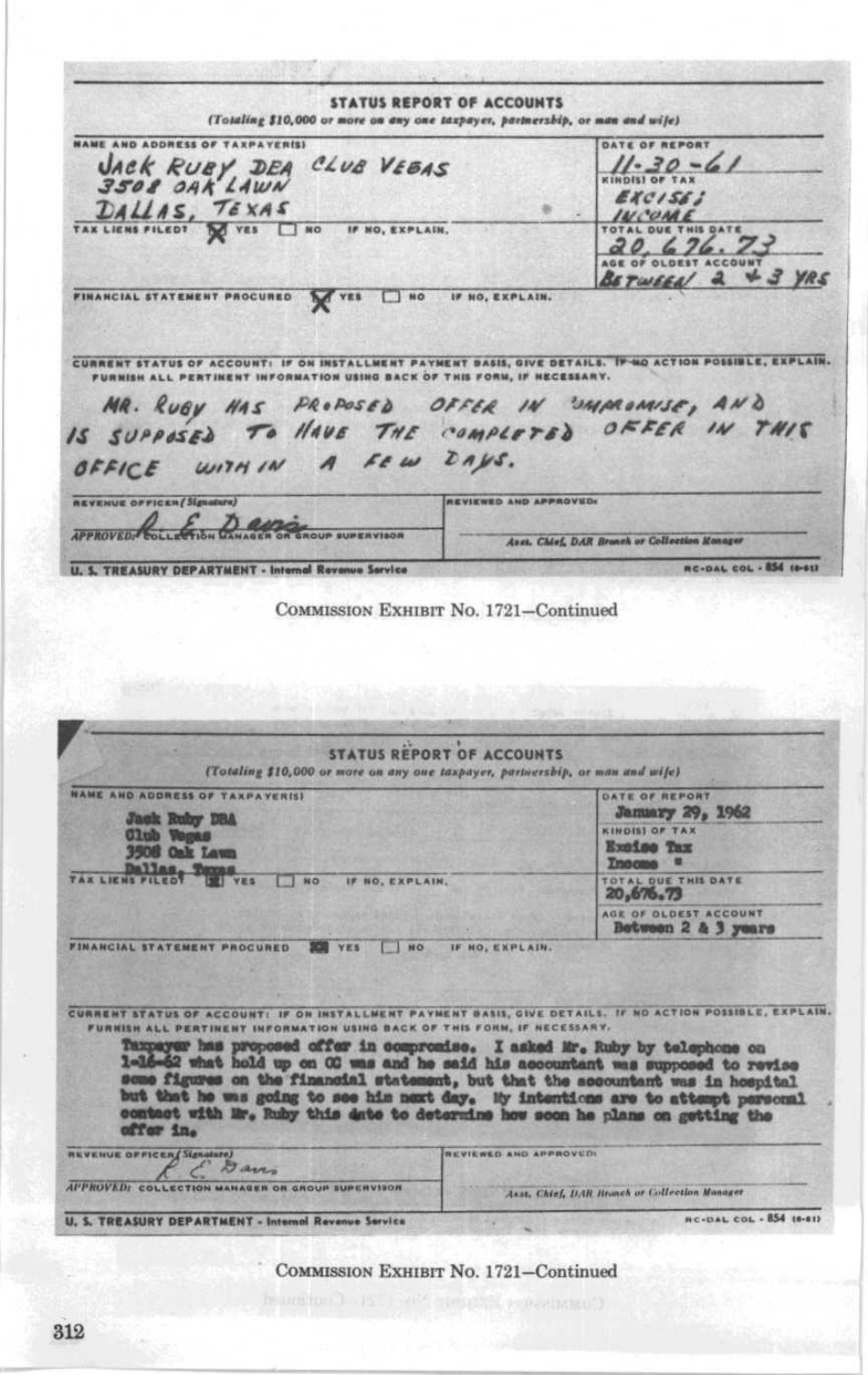| . STATUS REPORT OF ACCOUNTS<br>(Totaling \$10,000 or more on any one taxpayer, partnership, or man and wife)                                                                          |                                                              |
|---------------------------------------------------------------------------------------------------------------------------------------------------------------------------------------|--------------------------------------------------------------|
| NAME AND ADDRESS OF TAXPAYER(S)                                                                                                                                                       | DATE OF REPORT                                               |
| sak Italiy<br><b>MA Club</b> Vagas                                                                                                                                                    | KINDISPOPE AP                                                |
| 3508 Oak Laws                                                                                                                                                                         |                                                              |
| <b>Rallas, Tomas</b>                                                                                                                                                                  | <b>Repise &amp; IT</b>                                       |
| TAX LIENS FILEDT   VES<br>$\blacksquare$<br>IF NO, EXPLAIN.                                                                                                                           | TOTAL DUE THIS DATE                                          |
|                                                                                                                                                                                       | AG BOOR SEARCH ACCOUNT                                       |
| FINANCIAL STATEMENT PROCURED<br>$X$ YES<br>NO <sub>1</sub><br>IF NO, EXPLAIN.                                                                                                         | 2 yrs 4 mos 11 dag                                           |
|                                                                                                                                                                                       |                                                              |
| CURRENT STATUS OF ACCOUNT: IF ON INSTALLMENT PAYMENT BASIS, GIVE DETAILS. IF NO ACTION POSSIBLE, EXPLAIN.<br>FURNISH ALL PERTINENT INFORMATION USING BACK OF THIS FORM, IF NECESSARY. |                                                              |
| Offer in Compromise ponding.                                                                                                                                                          |                                                              |
|                                                                                                                                                                                       |                                                              |
|                                                                                                                                                                                       |                                                              |
|                                                                                                                                                                                       |                                                              |
| REPENUE OFFICER (Signature)                                                                                                                                                           | REVIEWED AND APPROVED!                                       |
| Eva Lane, Inactive Assts.                                                                                                                                                             |                                                              |
| APPROVED: COLLECTION MANAGER OR GROUP SUPERVISOR                                                                                                                                      | Anst. Chief, DAR Reinch or Collection Manager                |
| <b>U. S. TREASURY DEPARTMENT - Internal Revenue Service</b>                                                                                                                           | <b>BC-DAL COL - 854 10-611</b>                               |
| COMMISSION EXHIBIT No. 1721-Continued                                                                                                                                                 |                                                              |
|                                                                                                                                                                                       |                                                              |
| <b>STATUS REPORT OF ACCOUNTS</b><br>(Totaling \$10,000 or more on any one taxpayer, partnership, or man and wife)                                                                     |                                                              |
|                                                                                                                                                                                       | DATE OF REPORT                                               |
| <b>Jack Raley</b>                                                                                                                                                                     |                                                              |
| <b>Club Vegas</b>                                                                                                                                                                     | 12/20/1962                                                   |
| <b>NAME AND ADDRESS OF TAXPAYER(S)</b><br>3508 Oak Lawn                                                                                                                               | Income & Excalse                                             |
| Henr Ficcor<br><b>YES</b><br>$\Box$ NO<br>IF NO, EXPLAIN.<br>m                                                                                                                        | TOTAL DUE THIS DATE                                          |
|                                                                                                                                                                                       | AGE & SLOELT ACCOUNT                                         |
|                                                                                                                                                                                       | 11/20/59                                                     |
| Ves<br><b>NO</b><br>IF NO, EXPLAIN.                                                                                                                                                   |                                                              |
| Current fimancial statement attached to O/C file                                                                                                                                      |                                                              |
|                                                                                                                                                                                       |                                                              |
| FURNISH ALL PERTINENT INFORMATION USING BACK OF THIS FORM, IF NECESSARY.                                                                                                              |                                                              |
|                                                                                                                                                                                       |                                                              |
| Taxpayer's Offer in Compromise rejected, Collection efforts will instituted.                                                                                                          |                                                              |
|                                                                                                                                                                                       |                                                              |
|                                                                                                                                                                                       |                                                              |
|                                                                                                                                                                                       | PAYMENT BASIS, GIVE DETAILS. IF NO ACTION POSSIBLE, EXPLAIN. |
| FINANCIAL STATEMENT PROCURED<br>CURRENT STATUS OF ACCOUNT: IF ON INSTALLMENT<br><b><i><u>ASSENUE OFFICER (SLENGERE)</u></i></b>                                                       | <b>REVIEWED AND APPROVED:</b>                                |
| <b>MAP ROVED</b><br><b>GROUP SUPERVISOR</b>                                                                                                                                           | Asst. Chief, DAR Branch or Collection Manager                |

COMMISSION EXHIBIT No. 1721-Continued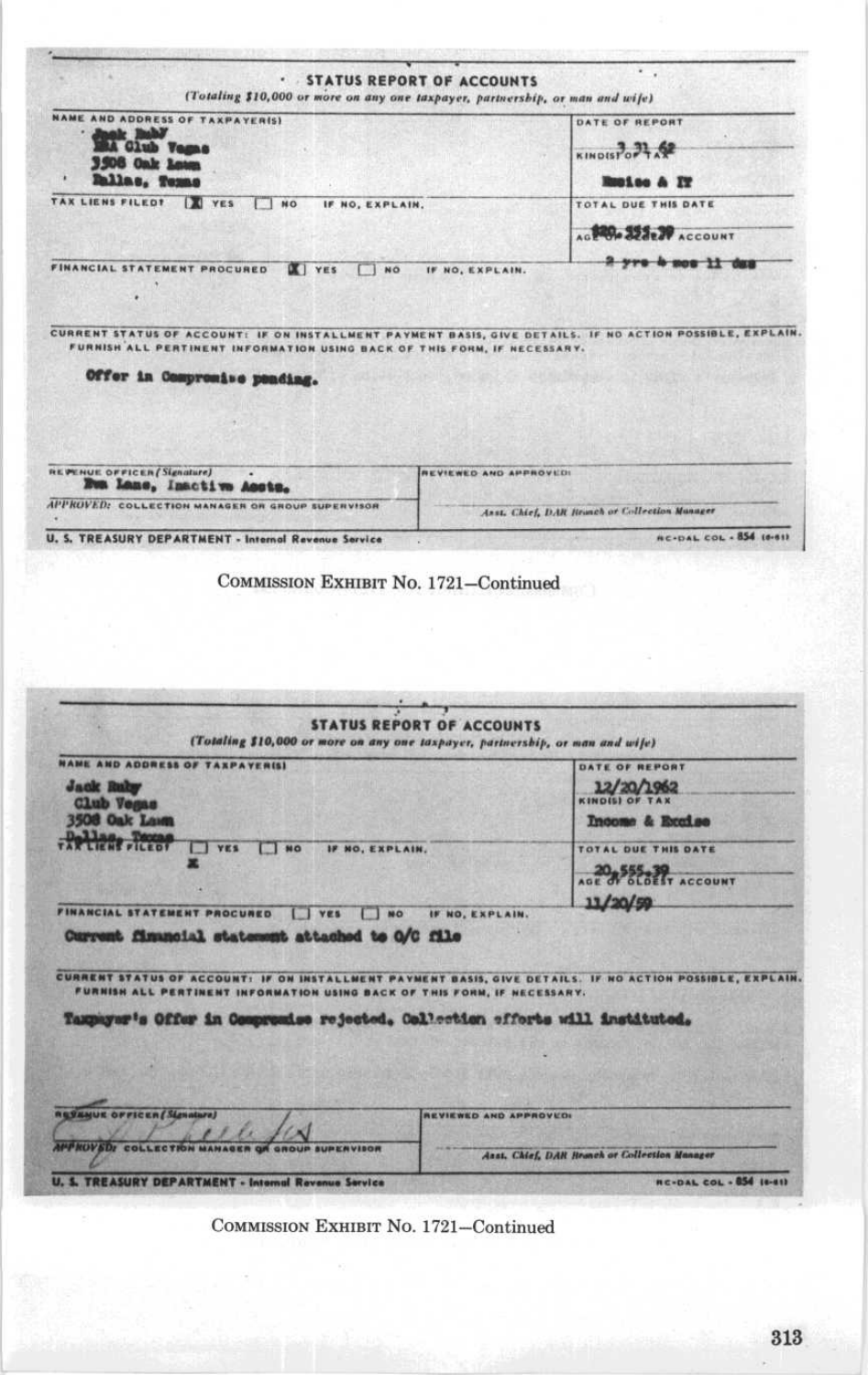**STATUS REPORT OF ACCOUNTS** (Totaling \$10,000 or more on any one taxpayer, partnership, or man and wife) DATE OF REPORT NAME AND ADDRESS OF TAXPAYER(S)  $3/28/63$ Jack Ruby **4727 HOMOT** KINDISI OF TAX Excise & Income Tax Dalles, Texas TAX LIENS FILED! IT YES INO IF NO, EXPLAIN. TOTAL OUE THIS DATE 39,190<sub>c</sub>ho AGE OF OLDEST ACCOUNT 2 Years (approx) FINANCIAL STATEMENT PROCURED | VES | NO IF NO, EXPLAIN. CURRENT STATUS OF ACCOUNT: IF ON INSTALLMENT PAYMENT DASIS, GIVE DETAILS. IF NO ACTION POSSIBLE, EXPLAIN. FURNISH ALL PERTINENT INFORMATION USING BACK OF Taxpayer's offer in compromise rejected, collection offorts will be resumed. 155igned to me 1/25/63 ERVISON Asst. Chief, DAR Branch or Collection Manager **APPROVED: RC-DAL COL - 854 (6-61)** U. S. TREASURY DEPARTMENT - Internal Revenue Service COMMISSION EXHIBIT No. 1721-Continued **STATUS REPORT OF ACCOUNTS** (Totaling \$10,000 or more on any one taxpayer, partnership, or man and wife) DATE OF REPORT NAME AND ADDRESS OF TAXPAYER(S) Jack Ruby, dba. Club Vegas<br>3508 Oak Lawn  $6/21/63$ KINDISI OF TAXIncome 1959 & 60 Dallas, Texas  $59$  them  $6/30/60$ TOTAL DUE THIS DATE TAX LIENS FILED! I VES INO IF NO, EXPLAIN. 39,129.13 AGE OF OLDEST ACCOUNT 3 yrs. 7 months. FINANCIAL STATEMENT PROCURED T VES THO IF NO, EXPLAIN. CURRENT STATUS OF ACCOUNT: IF ON INSTALLMENT PAYMENT BASIS, GIVE DETAILS. IF NO ACTION POSSIBLE, EXPLAIN. INFORMATION USING BACK OF THIS FORM, IF NECESSAR T/P has submitted an offer-in-compromise, which is being held until it can be detirmined whether the T/P is current on all classes of tax. 6/24/63, 2275's returned, returns will not be available until 7/15/63; O/C submitted. REVIEWED AND APPROVED: **REVENUE OFFICER** [Signature] **APPROVED:** COLLECTION MANAGER OR GROUP SUPERVISOR Asst. Chief, DAR Branch or Collection Manager **AC-DAL COL - 854 (6-41) U. S. TREASURY DEPARTMENT - Internal Revenue Service**